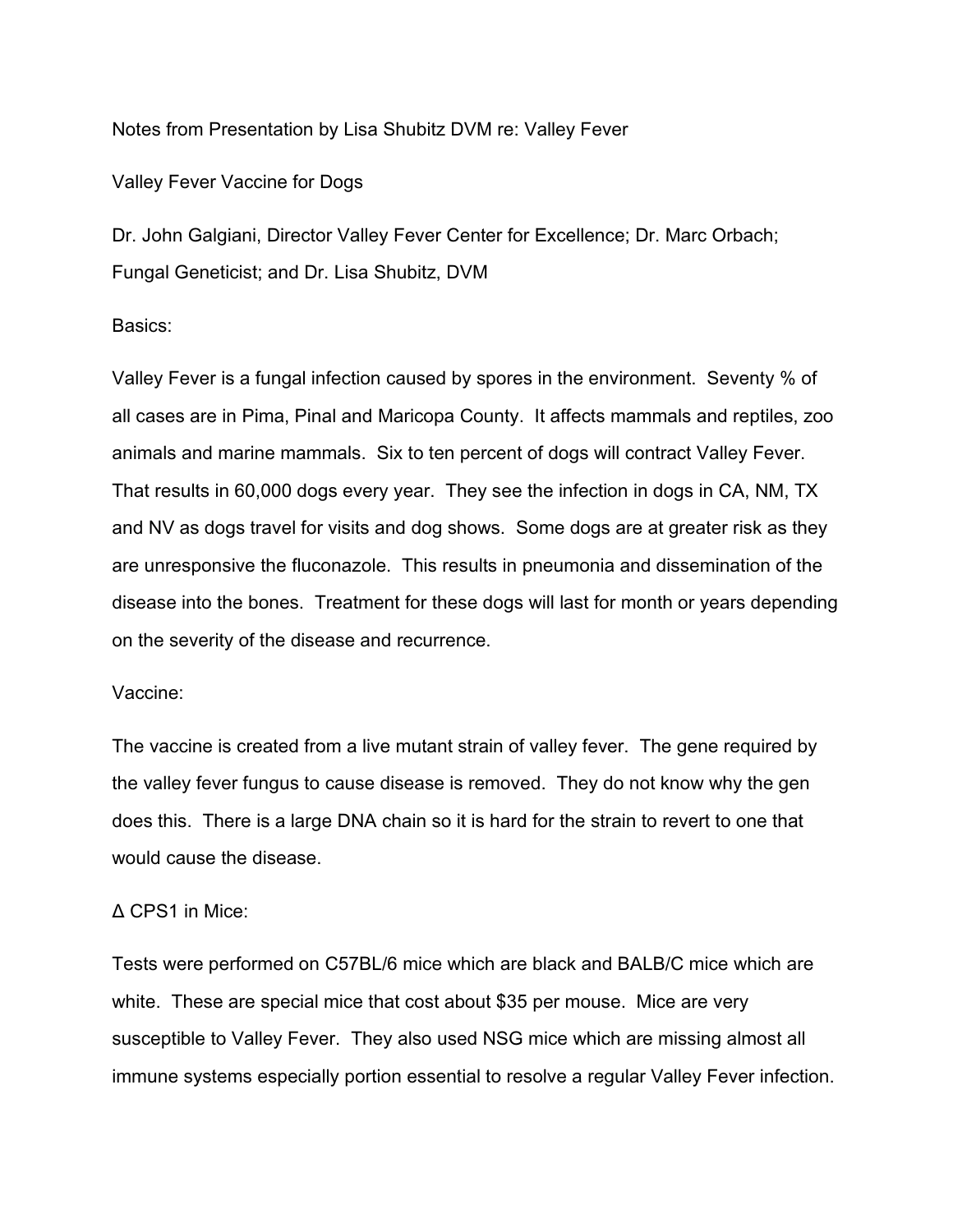These mice cost about \$300 each. The black and white mice were exposed to ten to one hundred times the lethal dose and they did not become sick. Upon examination under a microscope, the infection was degrading within days. The NSG mice were exposed to a fifty fold lethal dose and they did not become ill. This is an important implication for dogs or humans.

The mice were vaccinated and then infected with a virulent strain of Valley Fever. They inhaled the spore directly from a pipette. There were two studies. The short term study was for two weeks. The mice were then euthanized and then their lungs were cultured. The others were allowed to survive for four weeks and then their lungs were cultured as well. Nineteen of the twenty mice survived to 4 weeks. Under examination, there was no valley fever disease growth in the mice except for one.

Working with Mice versus Dogs:

- Trying a longer trial with mice—6 Months—this is in process and there are three studies this year
- Studies to be able to determine if dogs are responding to the vaccine without waiting for them to be infected. This is underway with funds in Companion Animal Fund
- Draw samples from vaccinated dogs. Separate white blood cells and see if they produce an immune response—this study is in progress
- Formulation of vaccine---this is incorporating the strain plus a stabilizer liquid to ensure good shelf life for at least 12 to 18 months.
- Manufacture vaccine with USDA licensing. This will involve licensing the production plant; licensing the vaccine; performing a safety study; performing and efficacy study whereby the vaccinated dogs will be monitored for one year.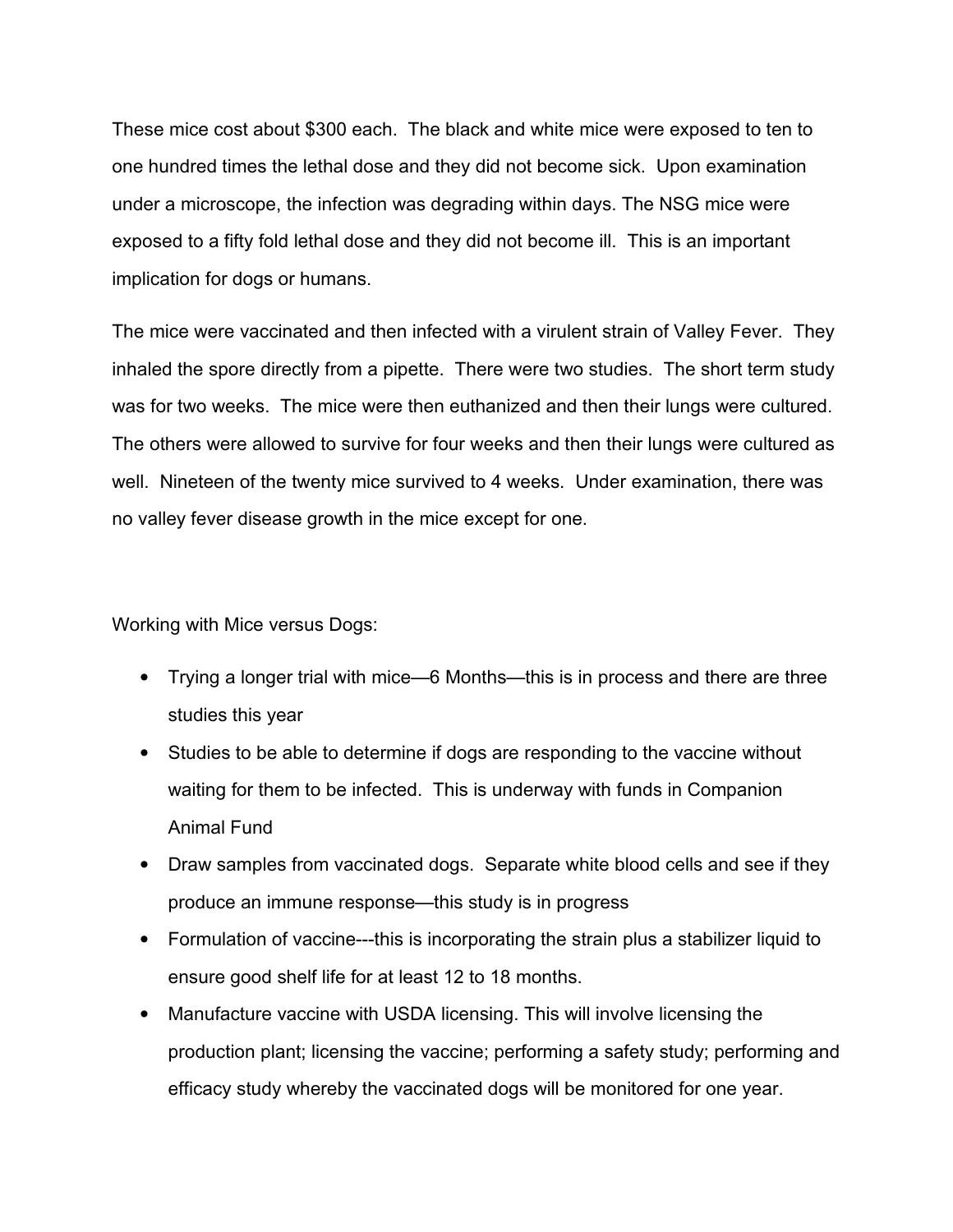There would be two groups—a control group and vaccinated group. They would utilize 500 dogs total—half will benefit immediately. They will not use research dogs—all will be volunteers.

Cost:

The mouse studies and vaccination---\$100,000 to \$130,000—this would take place on the UofA campus

Manufacturing and licensing—up to \$2 million

Safety and Efficacy Trials--\$100,000 to \$150,000 and will require some participating vets to work gratis.

## Summary:

Based on mouse studies, this vaccine will work! The cost of development is the biggest obstacle. A state grant was applied for but it was not funded. The vaccine will take three to five years to license. It is anticipated that the dogs in the study will benefit. In the long run, this could save lives and millions of dollars in vet care.

# The T Cell study

T Cells are very important! They are one of two parts of the immune system.

Antibodies are a diagnostic tool as they are measurable. That is what is measured with the titer. Antibodies do NOT help dogs fight Valley Fever, but they are critical for fighting bacterial and viral diseases.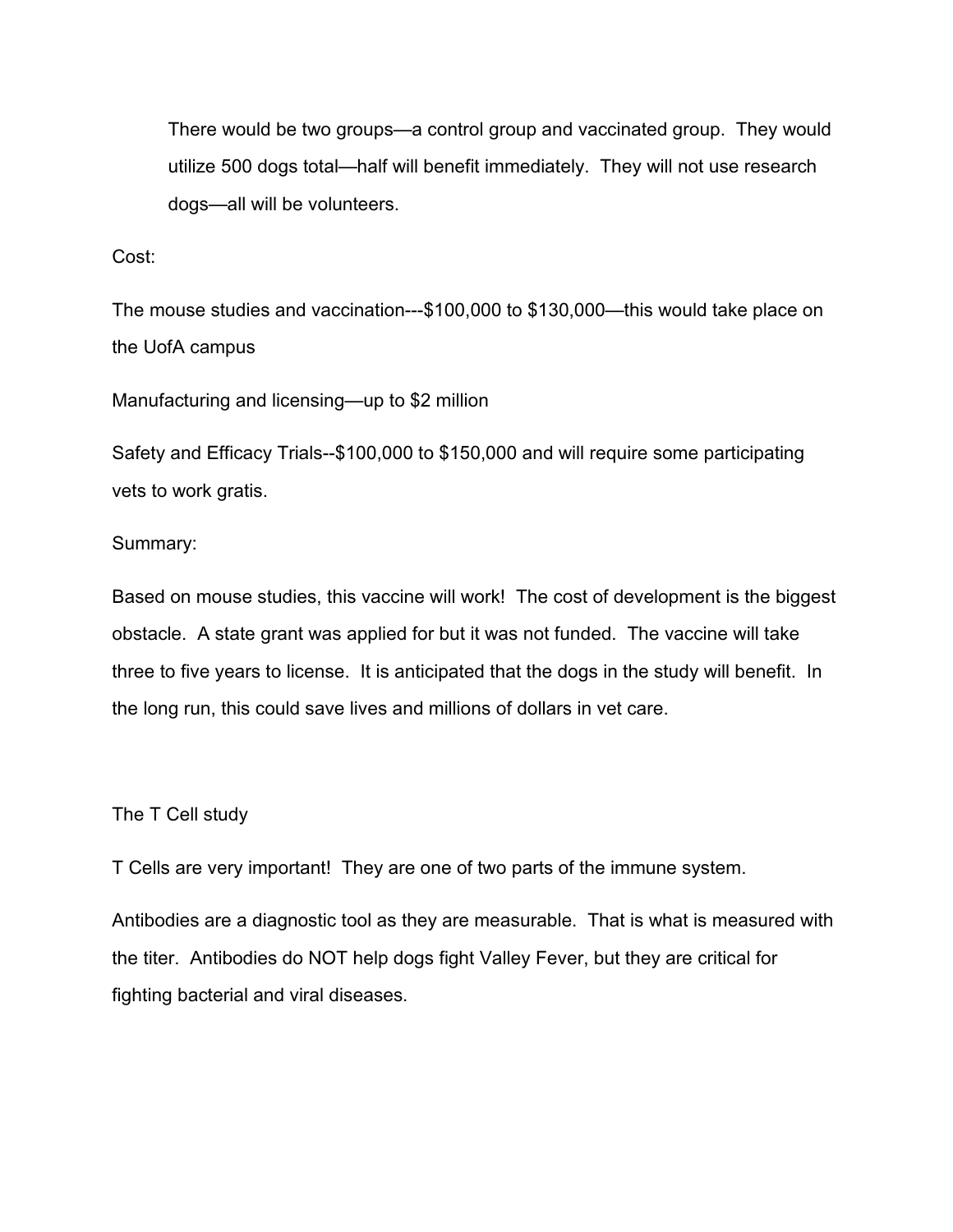T Cells have a helper and killer function and are critical to get over Valley Fever. They are difficult to measure. They secrete interferon-gamma when they encounter something they remember—memory t-cell response.

The T cell study would involve collecting 20 to 40 ml blood and then pulling out the while blood cells. Then infect with VF and measure the interferon gamma.

The T cell study would have two possible outcomes:

- The surrogate test whether a dog made an immune response to vaccine resulting in protection
- Learn more about immunological responses of dogs to VF fungus. This might let us know which dogs need long term or life time treatment and which are controlling the infection.

It is unknown at this time how often the vaccine would need to be administered.

Interesting facts:

When we put our dogs on Fluconazole(Azole drugs are the only drugs used to treat VF and Fluconazole has the fewest side effects) we are only curbing the fungal growth in the lungs; we are NOT treating the disease.

Brand Name vs Generic vs Compounded Fluconazole:

Let's talk about a dog that requires 200 mg twice per day.

FDA requires that Diflucan (brand name Fluconazole) would actually have to be within 2%--so the drug would consistently be between 196 to 204 mg by law

FDA requires that Generic Fluconazole would actually have to be within 10%--so the drug would be consistently between 190 to 210 mg by law